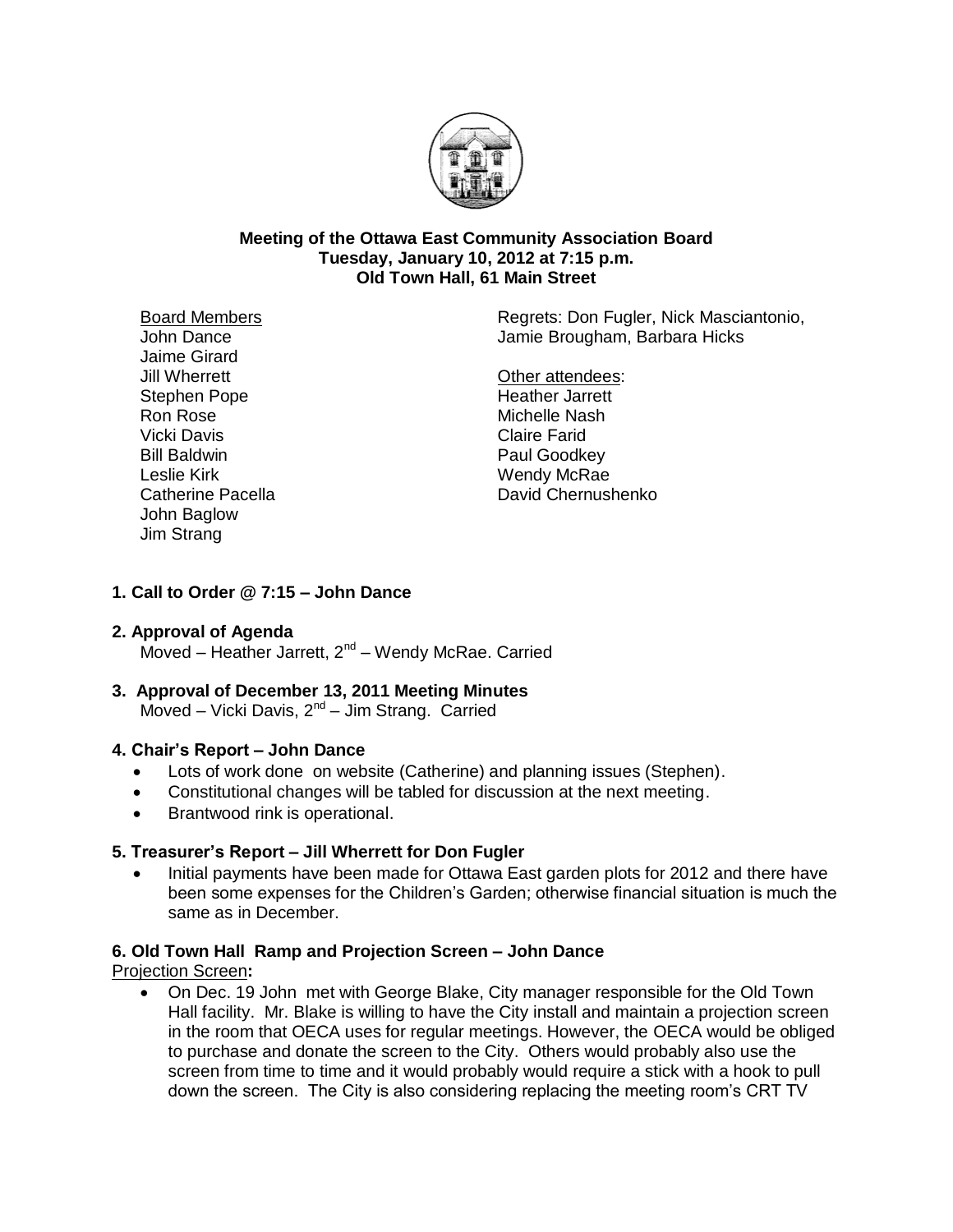with a flat screen TV, and is exploring uses, including being able to project things onto it from a computer, preferably wirelessly. This would allow power point presentations, videos etc. to be shown on the screen.

 So, alternatives are to look into purchasing a new projection screen or waiting to see how well the new flat screen TV works for presentations. Following discussion, there was general agreement that we should wait for the new TV to be installed.

## **Action: John to convey this direction to the City.**

### Ramp:

- George Blake also asked what the OECA thought of the construction of a ramp on the Scotiabank side of OTH so that those using wheelchairs would be able to use this ramp rather than the elevator. The elevator (which does pass regular inspections) has been balky in the past and requires a staff member to operate. Mr. Blake cautioned that the ramp idea may not be feasible because of heritage and cost factors but before he explores the feasibility he wanted to have the opinion of OECA.
- Discussion focused on location and whether the elevator could/should be removed if ramp installed. It was also questioned whether a ramp is really needed - isn't the problem that the city isn't maintaining the elevator?
- John proposed the following motion:*OECA supports the City's investigation of the feasibility and desirability of a ramp that would provide wheelchair access to the*  first floor of OTH. Moved - Heather Jarrett, 2<sup>nd</sup> - John Baglow. Carried.

## **Action: John to advise George Blake of OECA motion.**

### **7. Cash-in-lieu of parkland – John Dance**

- Ward council will be meeting on January 31 what projects does Ottawa East want to put forward? John outlined a list of suggested projects to date (see attached).
- Discussion addressed several issues, including: 1) Ballantyne skateboard park suggestion: could it be half skateboard/half mountain bike; would it promote negative activities; don't want to pave over the entire park; suggestion that given the size of the project, it could involve/attract other partners and should be a project for next year; 2) Other suggestions: park structure for older children, Brantwood Path (John advised that it should be funded from city budget), another boat launch in Springhurst.

### **8. Committee Reports**

- 8.1. Membership Wendy McRae
	- 10 more memberships, now at about 624 households

### 8.2. Planning – Stephen Pope

- Jan.  $17^{th}$ , 6-8 pm Open House on Ottawa U dome at Lees avenue site, Building C.
- $\bullet$  Jan 24<sup>th</sup> John Dance will be speaking on behalf of the OECA in support of the cotenants of Kings Landing in their objection to the closure of Redmond Place when it comes before committee.
- 302-306 Main Project has started.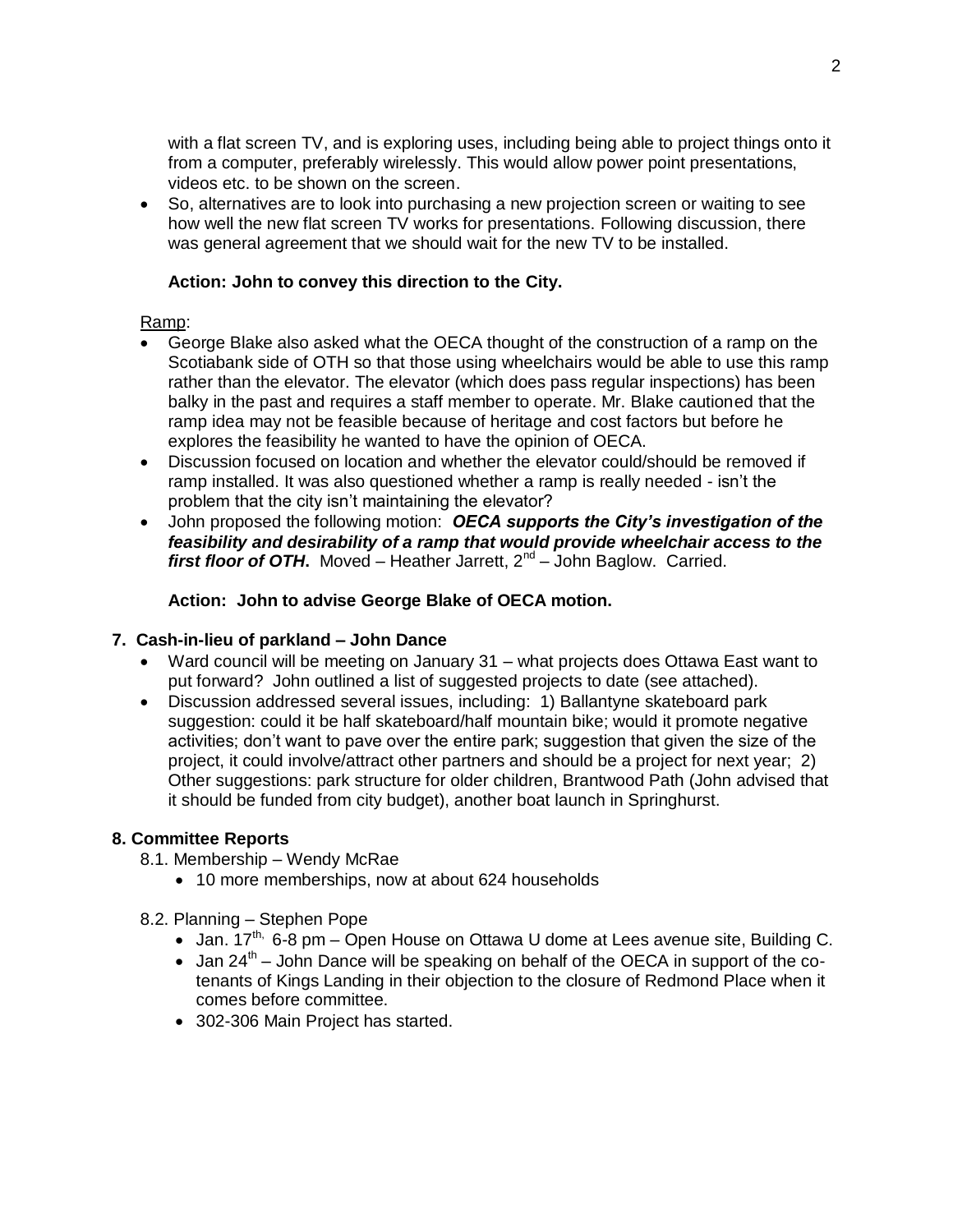- 8. 3. SLOE Vicki Davis
	- Martha Lush, noted landscape architect will help with the design of the path through Brantwood Park. There will be a public meeting to discuss this proposed path, but a date has not yet been set.
	- The bicycle ramps created by young people in the Brantwood Park woods were taken down by City staff before Christmas. Tree trimming was also done in the area by City staff. The branches and trunks are still in the park.
	- Vandalism on one of the Nature Trail signs at St. Paul
- 8.4 Traffic and Transportation Ron Rose
	- No developments on AVTC, Footbridge or McIlraith Bridge
	- Hawthorne traffic calming: no developments on speedboard
	- Bus route #16: request to appear before city Transit Committee was refused, but may appear at February Pedestrian and Transit Advisory Committee. Lots of interest in approach from media.
- 8.5 City Centre Coalition Leslie Kirk
	- No report CCC did not meet in December
- 8.6 Federal of Citizens' Associations Jamie Brougham
	- No report FCA did not meet in December
- 8.7 Communications- Catherine Pacella
	- Website is almost ready; will send it out soon to full board for input. Brochure on OECA will be developed once website is done.

## **9. CAG – Catherine Pacella**

 Winter Party in Brantwood Park on Jan 22, 1 - 4 pm; Valentine's Skate on Feb 10. Volunteers needed for both activities

# **10. Councillor's Report**

- Continuing to follow bus route issue
- Planning for Main St/McIlraith Bridge reconstruction will get underway sometime in late winter/early spring
- Capital Ward Cup coming up on February 11 Heron Park is hosting

# **11. New Business – nil**

## **12. Planning – 2012 and Beyond – Jaime Girard**

- Meeting participants broke into groups to discuss possible OECA priorities for the next 2 years and beyond
- Main items raised included: Main St redesign, AVTC, activities for youth in Ottawa East, new community centre/better community space, sidewalk by TD Bank (Elgin St extension), better linkages (cycling and pedestrian) within and in/out of OOE, active transportation, green features of the areas.
- **Next steps: Jaime will compile a list of the top 10 – 12 items.**

## **13. Adjournment @ 8:55 pm**

Moved – Jim Strang, 2<sup>nd</sup> – John Baglow